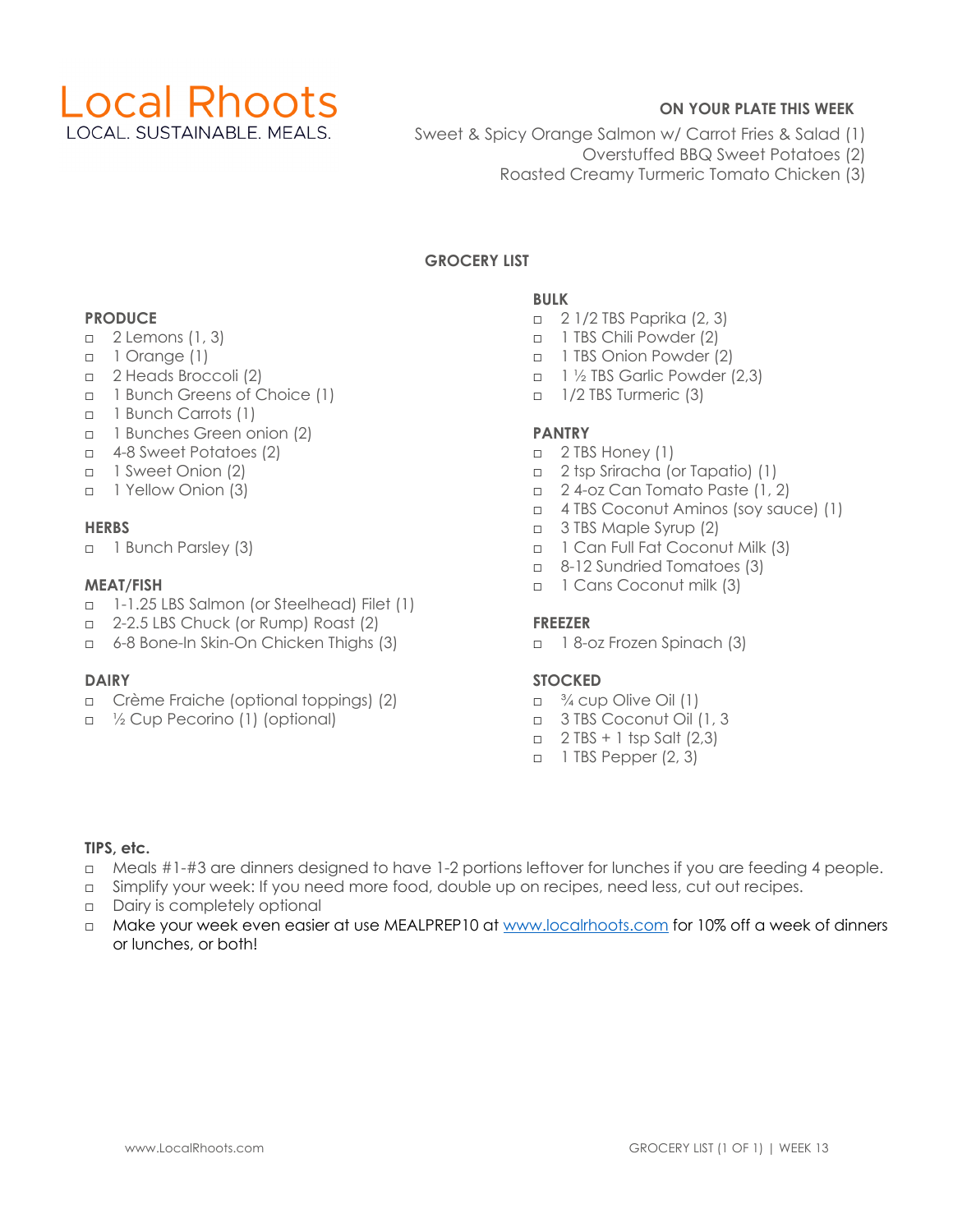# **Local Rhoots** LOCAL, SUSTAINABLE, MEALS.

#### **INGREDIENT LIST**

#### **Sweet & Spicy Orange Salmon w/ Carrot Fries & Salad (1)**

- □ 1-1.25 LBS Salmon (or Steelhead) Filet
- n 2 TBS Honey
- □ 4 TBS Coconut Aminos (or soy sauce)
- □ 2 tsp Sriracha (or Tapatio)
- □ 1 4-oc Can Tomato Paste
- □ 1 Bunch Carrots
- □ 1 Bunch Greens of Choice
- □ 1 Lemon
- □ 1 Orange
- □ 3 TBS Olive Oil
- □ 1 TBS Coconut Oil
- □ ½ Cup Pecorino (optional)

#### **Overstuffed BBQ Sweet Potatoes (2)**

- □ 2-2.5 LBS Chuck (or Rump) Roast
- □ 4-8 Sweet Potatoes
- □ 1 Sweet Onion
- □ 2 Heads Broccoli
- n 1 Bunch Green Onion
- □ Crème Fraiche (optional toppings)
- □ 1 4-oz Can Tomato Paste
- □ 3 TBS Maple Syrup
- □ 2 TBS Paprika
- □ 1 TBS Chili Powder
- □ 1 TBS Onion Powder
- □ 1 TBS Garlic Powder
- □ 1 TBS Salt + 1/2 TBS Pepper

# **Roasted Creamy Turmeric Tomato Chicken (3)**

- □ 6-8 Bone-In Skin-On Chicken Thighs
- □ 8-12 Sundried Tomatoes
- □ 1 Can Full Fat Coconut Milk
- n 1 Bunch Parsley
- □ 1 Yellow Onion
- □ 1 Lemon
- □ 1 8-oz Frozen Spinach
- □ 1/2 TBS Garlic Powder
- n 1/2 TBS Turmeric
- □ 1/2 TBS Paprika
- □ 1 TBS Salt + 1/2 TBS Pepper
- □ 2 TBS Coconut Oil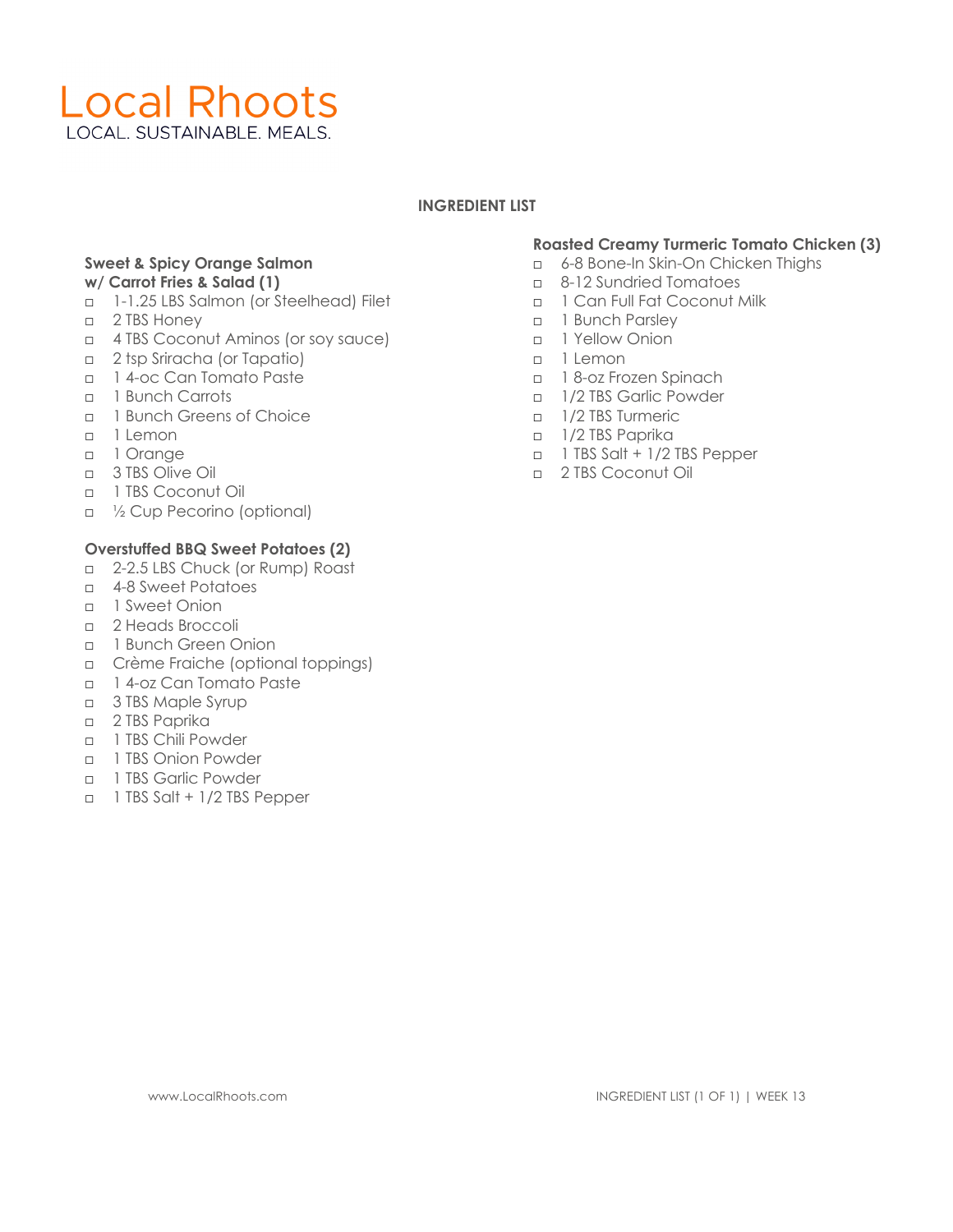

## **PREP DAY**

# **TOOL**

- □ 1 Small (microwave safe) Container with Lid (1)
- □ 1 Small Containers with Lid (1)

# **PRE-PREP**

 $\Box$  Turn oven to 400. (2)

# **CROCKPOT**

- □ In a small bowl, combine the following to make the BBQ sauce: (2) o 1 TBS Onion Powder
	- o 1 4-oz Can Tomato Paste
	- o 1 Cup Water
	- o 3 TBS Maple Syrup
	- o 2 TBS Paprika
	- o 1 TBS Chili Powder
- □ 1 Large Container with Lid (2)
	- □ 1 16-oz Mason Jar (or similar) (2)

o 1 TBS Garlic Powder

o 1 TBS Salt o 1/2 TBS Pepper

 $\Box$  Tin Foil (2)

- □ Finely chop 1 sweet onion and place in the crockpot. Place chuck roast on top of the onion, pour over the BBQ sauce, cover and cook on high 6-8 hours. (2)
- □ Using a fork, shred the beef and transfer to a large container with lid, seal and refrigerate. Pour sauce into a mason jar, seal and refrigerate. (2)

#### **BAKE |NOTE: sweet potatoes and squash can roast at the same time.**

□ Wrap 4 sweet potatoes in foil, bake 45 minutes (lower rack), transfer to refrigerator (with foil still on). (2)

#### **MIX**

- □ Combine 2 TBS Honey, 4 TBS Coconut Aminos (or soy sauce), 2 tsp Sriracha (or Tapatio) in a small (microwave safe) container. Heat 10 seconds in the microwave if the honey won't mix easily. (1)
- □ Pour 1/2 of the glaze into another container and mix in 4-oz of tomato paste. Season with salt and pepper. Seal both containers and refrigerate. (1)